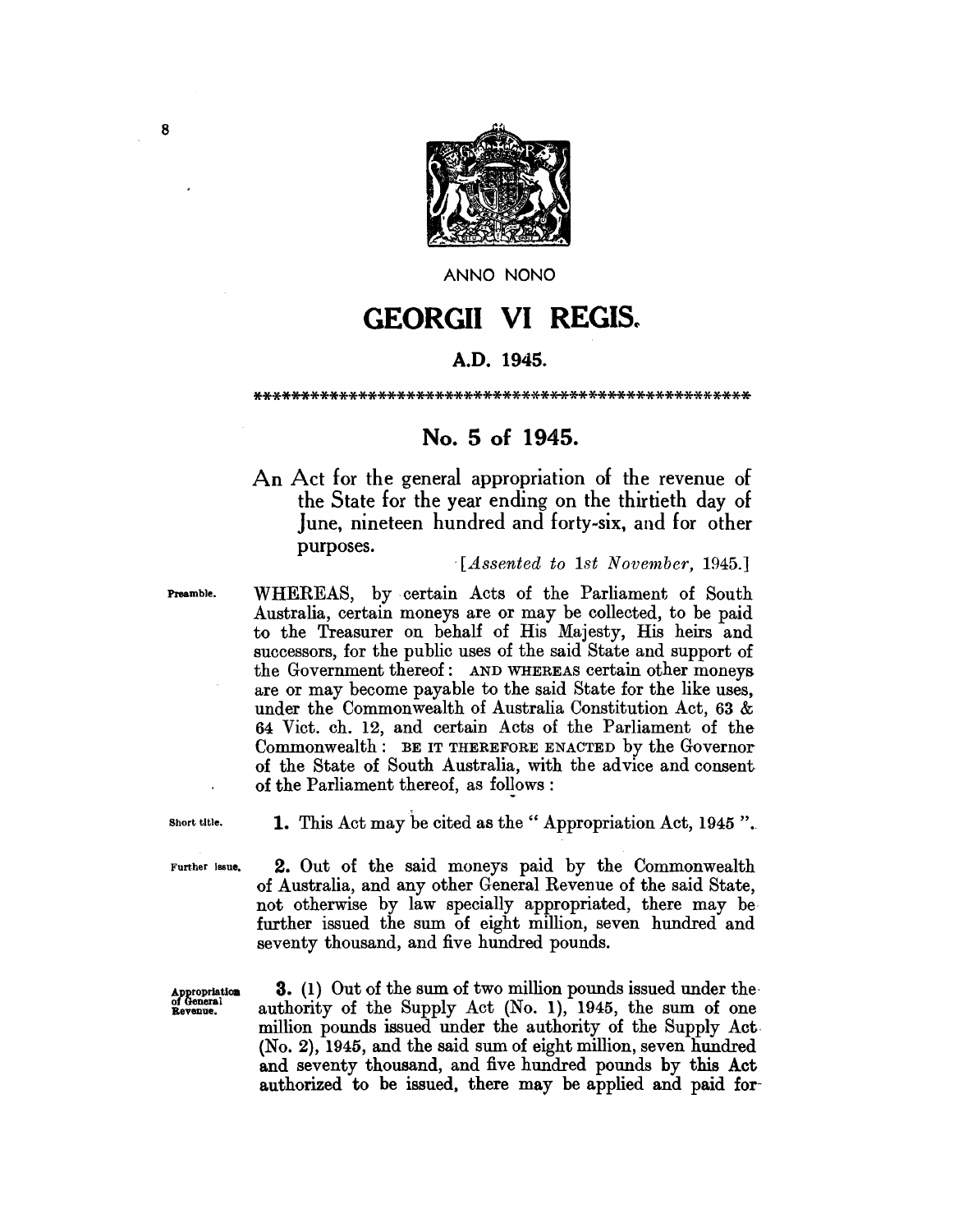defraying the charges of the State Government for the year ending the thirtieth day of June, nineteen hundred and fortysix the sum of eleven million, seven hundred and seventy Estimates, thousand, and five hundred pounds, the said amount being appropriated as follows,  $viz. :=$ 

 $\ddot{\nu}$ 

|                                                                   | £                |
|-------------------------------------------------------------------|------------------|
| Legislative Council                                               | 3,968            |
| House of Assembly $\dots\dots\dots\dots\dots\dots\dots\dots\dots$ | 6,274            |
| Parliamentary Library                                             | 2,200            |
| Joint House Committee                                             | 2,520            |
| $Electoral$                                                       | 6,384            |
| Government Reporting                                              | 9,529            |
| Parliamentary Standing Committee on Public                        |                  |
|                                                                   | 1,249            |
| Parliamentary Committee on Land Settlement                        | 3,996            |
| Legislature, Miscellaneous                                        | 14,284           |
| Private Secretary                                                 | 750              |
| Chief Secretary                                                   | 9,885            |
| Statistical                                                       | 13,396           |
|                                                                   | 14,054<br>72,316 |
| Printing and Stationery                                           | 416,320          |
| Sheriff and Gaols and Prisons                                     | 47,427           |
| Hospitals                                                         | 693,529          |
| Children's Welfare and Public Relief                              | 192,701          |
| Central Board of Health                                           | 14,573           |
| Chief Secretary, Miscellaneous                                    | 218,798          |
| Attorney-General                                                  | 5,296            |
| Crown Solicitor                                                   | 8,514            |
| Parliamentary Draftsman                                           | 2,274            |
| Public Trustee                                                    | 13,994           |
| Supreme Court                                                     | 17,715           |
| Adelaide Local Court                                              | 8,647            |
| Adelaide Police Court                                             | 9,743            |
| Country Local Courts                                              | 12,991           |
| Coroners                                                          | 959              |
| Registrar-General of Deeds                                        | 19,318           |
| Attorney-General, Miscellaneous                                   | 3,635            |
| The Treasury and Superannuation Fund Branch                       | 17,261           |
| Motor Vehicles                                                    | 24,784           |
| Agent-General in England                                          | 5,622            |
| Taxation                                                          | 23,149           |
| Stamp and Succession Duties                                       | 7,876            |
| Publicity and Tourist Bureau                                      | 18,914           |
| Interest and Exchange                                             | 420,000          |
| Unclaimed Moneys-Repayment of                                     | 100              |
| Treasurer, Miscellaneous                                          | 229,064          |
|                                                                   | 145,806          |
| Botanic Garden                                                    | 10,058           |
| Government Motor Garage                                           | 6,762            |
| Soldier Settlement Administration                                 | 65,141           |
| Minister of Lands, Miscellaneous                                  | 34,132           |
| Public Works (Office of the Minister)                             | 5,317            |
| Engineering and Water Supply                                      | 653,200          |
| Architect-in-Chief<br>Government Offices                          | 28,829           |
|                                                                   | 25,649           |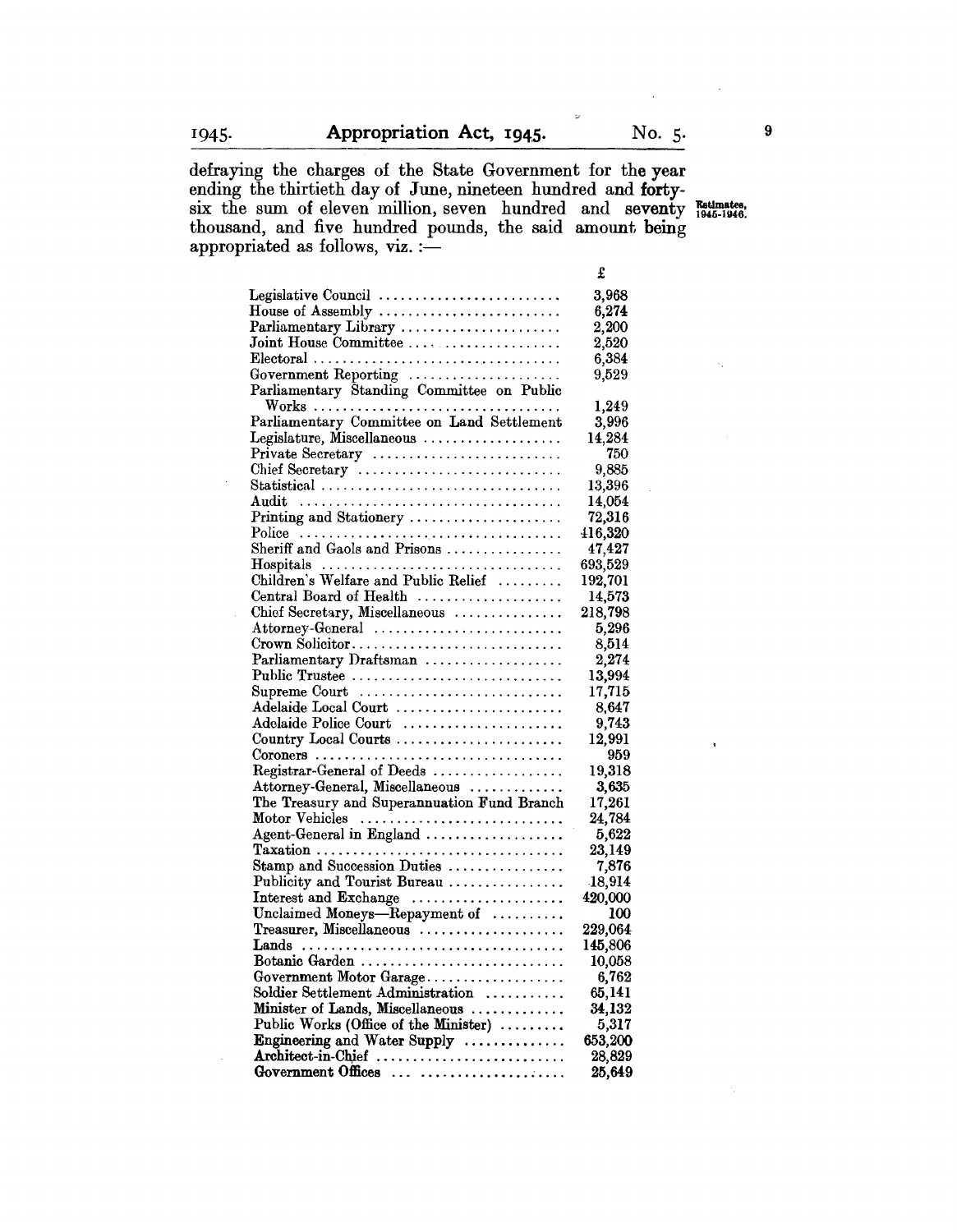|                                                                             | £          |
|-----------------------------------------------------------------------------|------------|
| $\text{Cemetery (West Terrace)} \dots \dots \dots \dots \dots \dots \dots$  | 5,147      |
| Public Stores                                                               | 36,927     |
| Aborigines                                                                  | 37,980     |
| Public Works                                                                | 167,469    |
| Minister of Works, Miscellaneous                                            | 17,852     |
| Education                                                                   | 1,325,350  |
| The Libraries                                                               | 31,298     |
| The Museum $\ldots \ldots \ldots \ldots \ldots \ldots \ldots \ldots \ldots$ | 7,945      |
| The Art Gallery $\dots\dots\dots\dots\dots\dots\dots\dots\dots\dots$        | 4,058      |
| Observatory                                                                 | 1,901      |
| Minister of Education, Miscellaneous                                        | 78,659     |
|                                                                             | $10,\!596$ |
| Factories and Steam Boilers                                                 | 17,782     |
| Minister of Industry, Miscellaneous                                         | 1.185      |
| Minister of Agriculture                                                     | 3.653      |
| Agriculture                                                                 | 113,659    |
| Agricultural College                                                        | 30,269     |
| $\text{Produce}$                                                            | 121,138    |
| Fisheries and Game                                                          | 4,521      |
| Chemistry                                                                   | 13,662     |
| Primary Producers' Assistance                                               | 13,011     |
| Woods and Forests                                                           | $11{,}815$ |
| Minister of Agriculture, Miscellaneous                                      | 9,640      |
| Department of Lands, Irrigation and Drainage.                               | 237,589    |
| Minister of Irrigation, Miscellaneous                                       | 675        |
|                                                                             | 42,251     |
| Minister of Mines, Miscellaneous                                            | 40         |
| Harbors Board                                                               | 344,792    |
| Minister of Marine, Miscellaneous                                           | 429        |
|                                                                             | 5,323,157  |
| Transport Control Board                                                     | 5,584      |
| Minister of Railways, Miscellaneous                                         | 108,552    |
| Highways and Local Government                                               | 26,367     |
| Minister of Local Government, Miscellaneous                                 | 46,644     |
|                                                                             |            |

## $(2)$  If-

(a) during the financial year ending on the thirtieth day of June nineteen hundred and forty-six any increases of salaries or wages become payable by the State Government pursuant to any return made under the Acts relating to the public service, or any regulation, or any award, order, or determination of a court or other body empowered to fix wages or salaries; and

Total  $\ldots \ldots$  £11,770,500

 $\Phi$ ) such increases were not provided for in the estimates of expenditure for the said financial year,

the Governor may, by warrant under section 72 of the Constitution Act, 1934-1943, appropriate out of the general revenue of the State any money required to pay the said increases.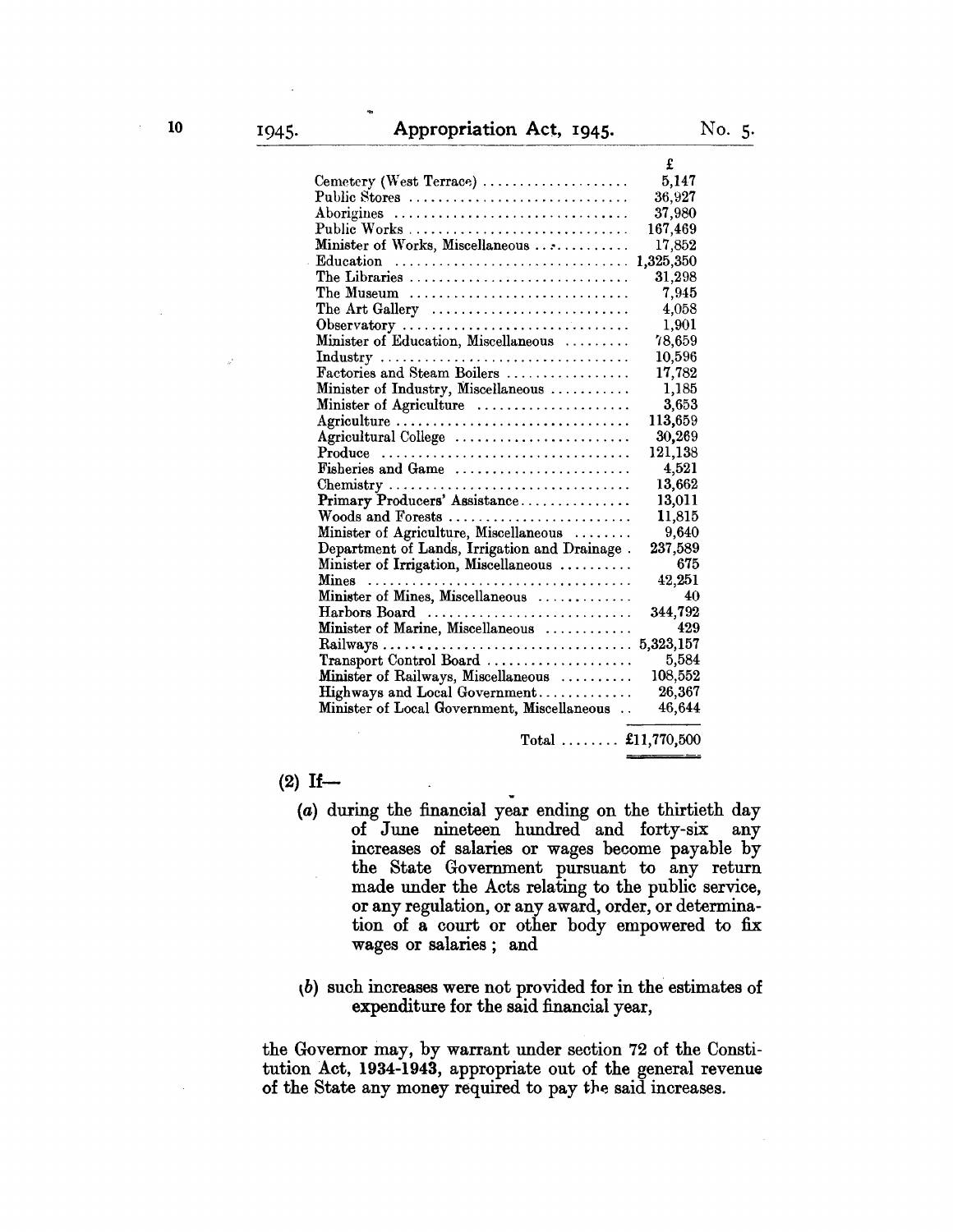The aggregate amount of money which may be appropriated under section 72 of the Constitution Act, 1934-1943, for the said financial year shall be increased by the amount of money appropriated pursuant to this subsection.

Sections 48 and 187 of the Industrial Code, 1920-1943, except so far as they require awards, orders and determinations to be laid before Parliament, shall not apply to any award, order or determination made between the passing of this Act and the passing of the Act for the general appropriation of revenue for the year ending on the thirtieth day of June, nineteen hundred and forty-seven.

**4.** The issue and payment by the Treasurer, from time to  $T_{\text{pay the orders}}^{\text{true}}$  time, of any sum or sums of money for the purposes herein-  $_{\text{and dishenever}}^{\text{true}}$ before mentioned, not exceeding in the whole the sums by needing. respectively in that behalf hereinbefore specified, to such persons and in such portions as the Governor has heretofore directed by any order or orders in writing signed by him and countersigned by the Chief Secretary, or may hereafter direct by any order or orders so signed and countersigned, is hereby authorized; and the said Treasurer shall, in his accounts, be allowed credit for all sums paid by him in pursuance of such orders accordingly; and the receipts of the persons to whom such sums have been or are so paid shall be to him a full discharge for the sum or sums for which the same receipts shall be or are respectively given, and the amounts thereof shall be passed to his credit in account accordingly.

5. If the moneys paid by the Commonwealth of Australia Power to issue<br>and the General Revenue of the State are insufficient to than revenue or make the payments authorized by section 3 of this Act, trom the money received moneys may be issued to make good the deficiency out of less commonmoneys may be issued to make good the deficiency out of loan wealth. funds or other public funds or out of moneys raised by way of bank overdraft.

6. (1) All money appropriated from the Governor's Appro- Recoup to priation Fund to meet expenditure incurred between the Appropriation thirtieth day of June, nineteen hundred and forty-five, and the commencement of this Act, shall be recouped to the Governor's Appropriation Fund out of the money voted by this Act, to the intent that the Governor shall thereafter have power to appropriate revenue under the authority of subsection (1) of section 72 of the Constitution Act, 1934-1943, to the full extent and for the purposes permitted by that subsection.

(2) In this section" Governor's Appropriation Fund" means the Governor's Appropriation Fund as defined by subsection (2) of section 72 of the Constitution Act. 1934-1943.